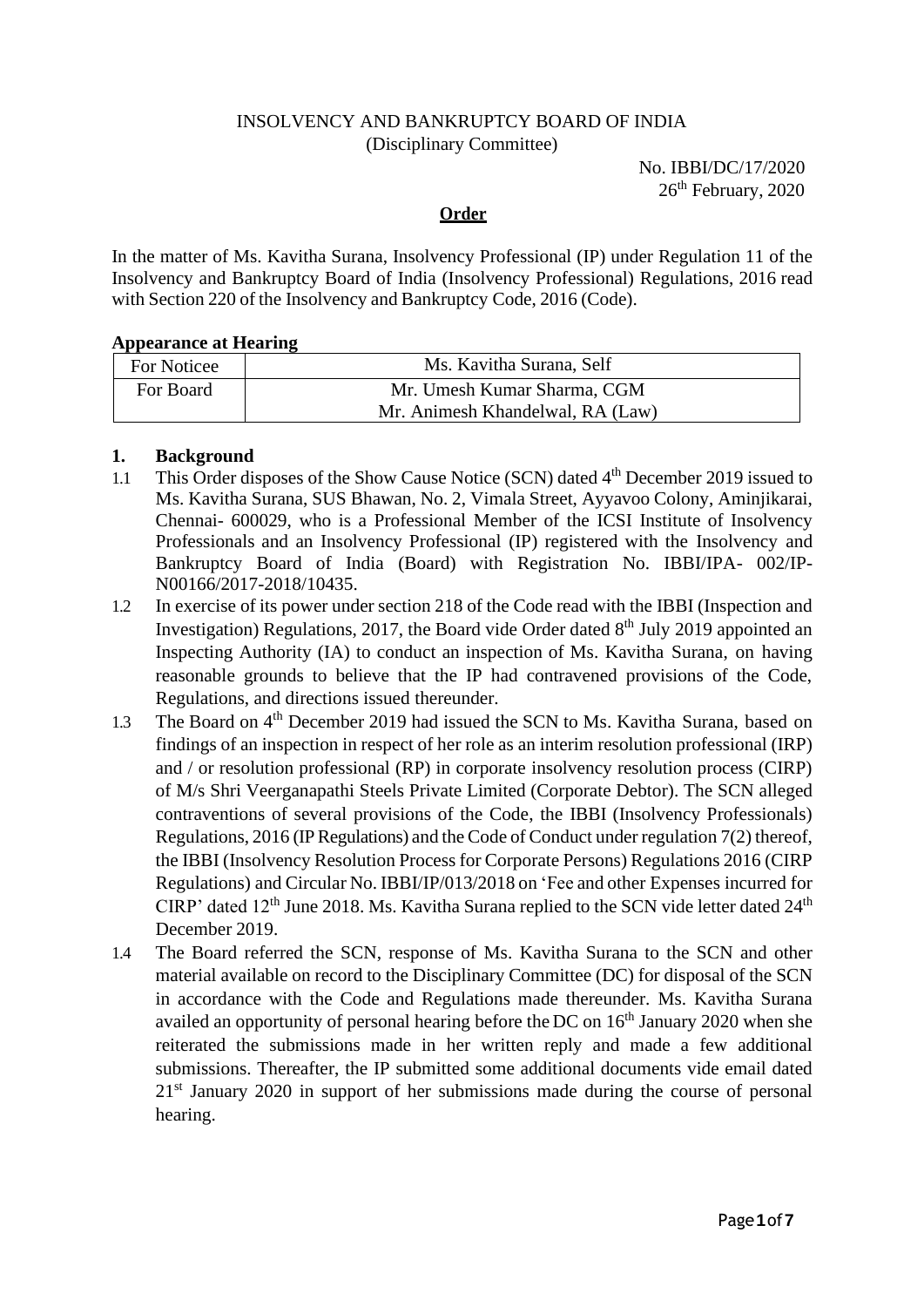### **2. Consideration of SCN**

The DC has considered the SCN, the reply to SCN, oral submissions of Ms. Kavitha Surana during the course of personal hearing, additional documents, other material available on record and proceeds to dispose of the SCN.

### **3. Alleged Contraventions, Submissions, Analysis and Findings**

A summary of contraventions alleged in the SCN, Ms. Kavitha Surana's written and oral submissions thereon and their analysis with findings of the DC are as under:

3.1 **Contravention:** Pursuant to regulation 27 of the CIRP Regulations, it is the duty of the IP to appoint registered valuers to determine the fair value and liquidation value of the Corporate Debtor. It has been observed from the appointment letter(s) of the valuers that the RP directed the valuers to conduct valuation of three properties of guarantors along with the properties of the Corporate Debtor. Further, not only were properties of guarantors valued but the cost for the same was also included in the insolvency resolution process costs (IRPC).

**Submission:** RP submits that the Bank of India, being sole member of the Committee of Creditors (CoC) had communicated by letter dated  $3<sup>rd</sup>$  May 2018, their intention to get valuation done for all properties of the Corporate Debtor including that of the guarantors, as those properties had been provided as security to them for the term loan. Since the Bank of India wished to consider value of all properties together in order to take a decision regarding either a resolution plan or a compromise arrangement, the same was done at the instructions of the CoC. By the time it was realized that assets of the personal guarantor are not to be valued, the valuation was done and cost incurred was added to the IRPC as the same was approved by the CoC and was construed as directly related to the CIRP.

During the personal hearing on 16<sup>th</sup> January 2020, it was informed by the RP that the entire cost of valuation of the Corporate Debtor along with properties of the personal guarantor was borne by the Bank of India. The RP has provided various documents vide e mail dated  $21<sup>st</sup>$  January 2020. These include letter dated  $20<sup>th</sup>$  January 2020 issued by the sole CoC member, Bank of India, the personal account statement of the RP with entries for the period of  $11<sup>th</sup>$  to  $17<sup>th</sup>$  July 2018 and copies of cheques dated  $11<sup>th</sup>$  July 2018 issued by the RP to the two valuers, M/s Hi-Tech Valuers Private Limited and Mr. V Selvaraj. The RP has clarified that at the  $2<sup>nd</sup>$  meeting of the CoC held on  $6<sup>th</sup>$  July 2018, the CoC had approved and agreed to reimburse some expenses including the payments to the two valuers. As the bills of the valuers were raised in the name of the RP, the Bank of India made payments into the personal account of the RP, after which the requisite cheques were issued to the two valuers by the RP.

## **Analysis:** Section 18 (1) (f) of the Code provides:

"*The interim resolution professional shall perform the following duties, namely: -*

*(f) take control and custody of any asset over which the corporate debtor has ownership rights as recorded in the balance sheet of the corporate debtor, or with information utility or the depository of securities or any other registry that records the ownership of assets including –*

*(i) assets over which the corporate debtor has ownership rights which may be located in a foreign country;*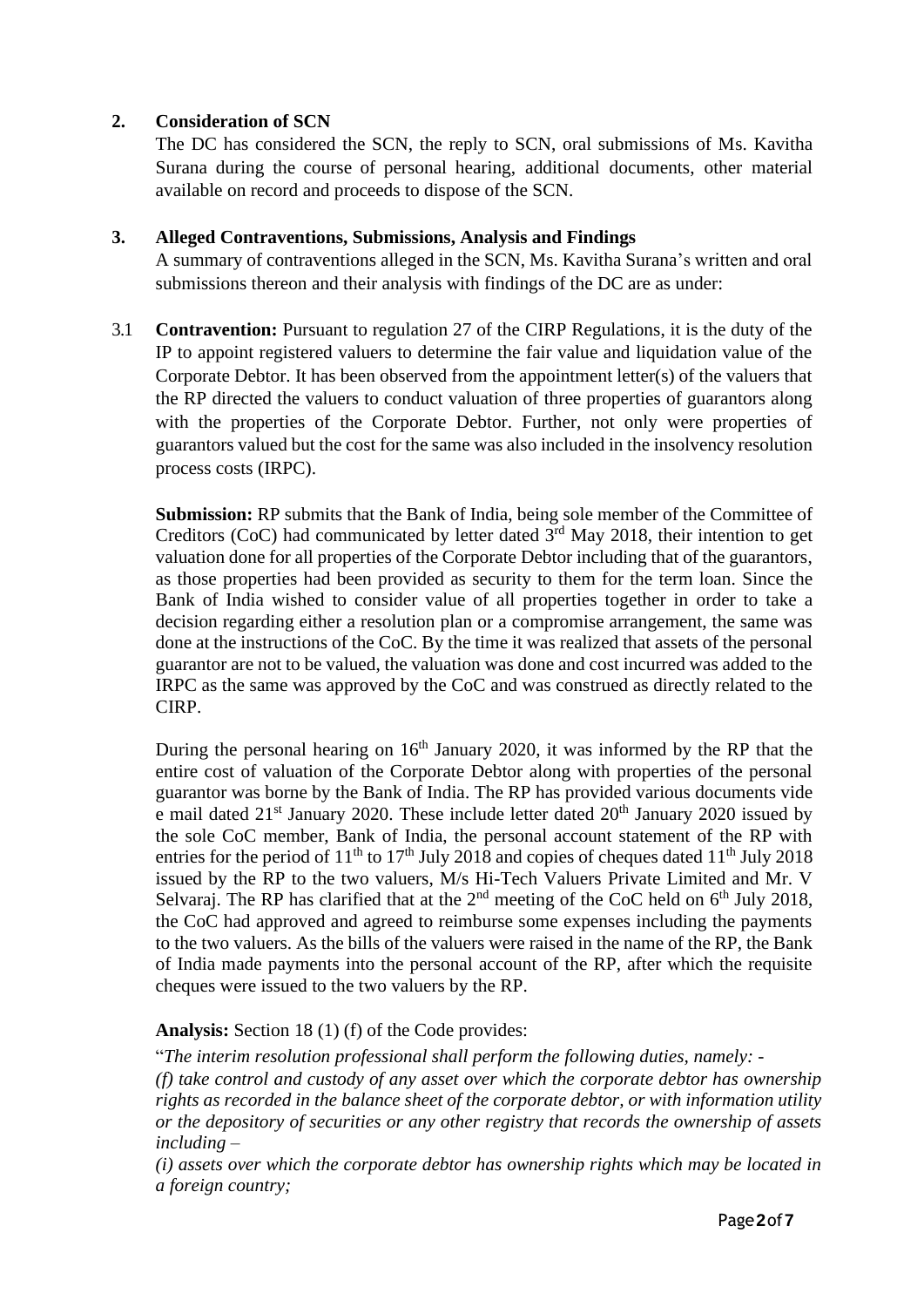*(ii) assets that may or may not be in possession of the corporate debtor; (iii) tangible assets, whether movable or immovable; (iv) intangible assets including intellectual property; (v) securities including shares held in any subsidiary of the corporate debtor, financial instruments, insurance policies; (vi) assets subject to the determination of ownership by a court or authority"*

Regulation 27 of the CIRP Regulations provides:

"*27. Appointment of registered valuers.* 

*The resolution professional shall within seven days of his appointment, but not later than forty-seventh day from the insolvency commencement date, appoint two registered valuers to determine the fair value and the liquidation value of the corporate debtor in accordance with regulation 35:* 

*Provided that the following persons shall not be appointed as registered valuers, namely: (a) a relative of the resolution professional; (b) a related party of the corporate debtor; (c) an auditor of the corporate debtor at any time during the five years preceding the insolvency commencement date; or (d) a partner or director of the insolvency professional entity of which the resolution professional is a partner or director.*"

The RP appointed two valuers, M/s Hi-Tech Valuers Private Limited and Mr. V Selvaraj, and directed them to value the assets of the Corporate Debtor along with the assets of the personal guarantor, Mrs. Rajashree Maheshwari. Admittedly, this was done at the instructions of the CoC in accordance with the letter dated  $3<sup>rd</sup>$  May 2018 from the sole CoC member, Bank of India to the RP.

Clause 5 of the Code of Conduct as given in the First Schedule of IP Regulations provides:

"*5. An insolvency professional must maintain complete independence in his professional relationships and should conduct the insolvency resolution, liquidation or bankruptcy process, as the case may be, independent of external influences.*"

The responsibilities of CoC and IP are clearly demarcated by the Code. The CoC must not encroach upon the role of IP and must not allow the IP to encroach upon its role. Similarly, the IP must not compromise his independence in favour of the CoC.

Section 5 (13) of the Code defines the term 'Insolvency Resolution Process Costs' (IRPC) in the following words -

*"insolvency resolution process costs" means—*

*(a) the amount of any interim finance and the costs incurred in raising such finance;*

*(b) the fees payable to any person acting as a resolution professional;*

*(c) any costs incurred by the resolution professional in running the business of the corporate debtor as a going concern;*

*(d) any costs incurred at the expense of the Government to facilitate the insolvency resolution process; and*

*(e) any other costs as may be specified by the Board.*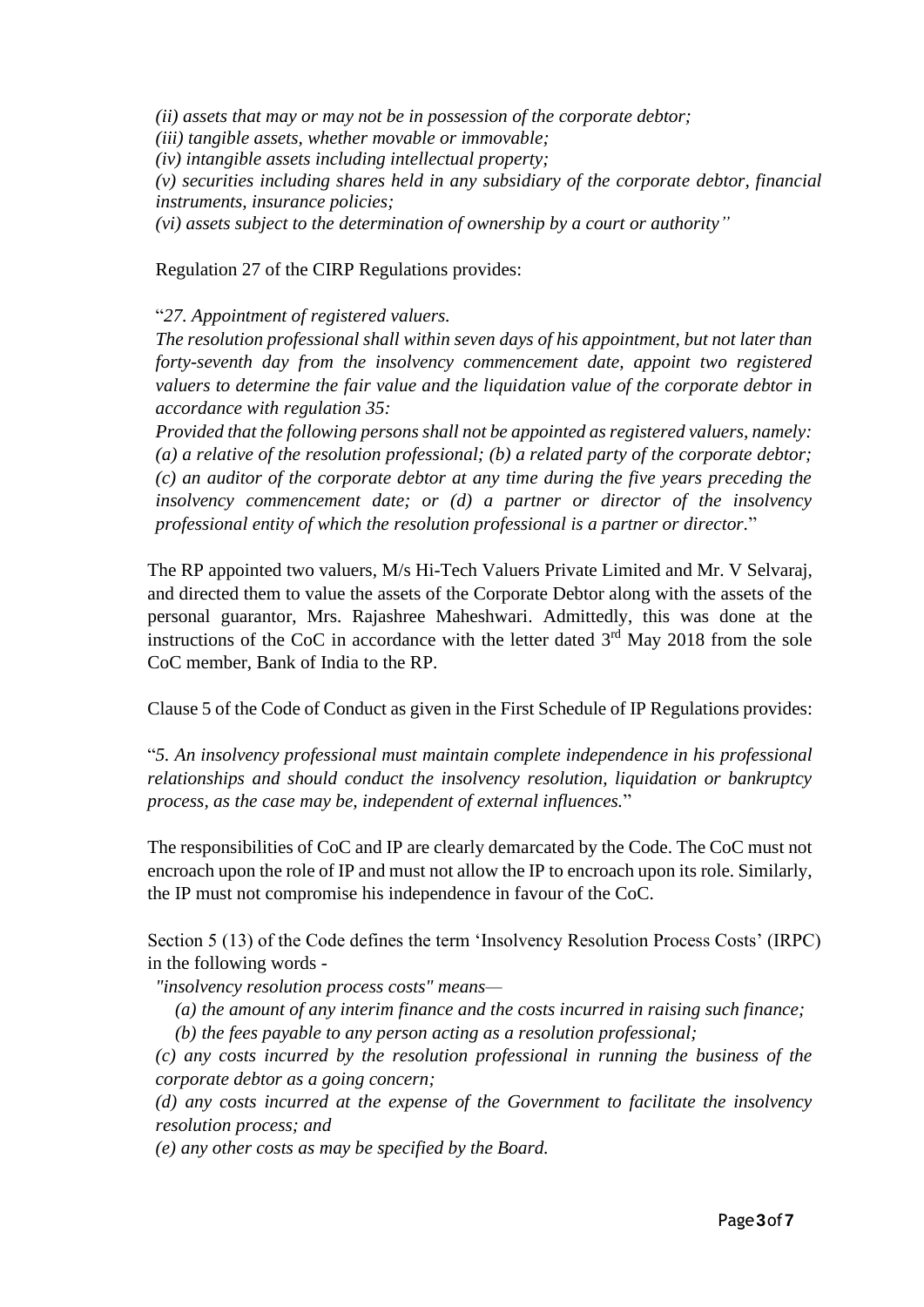Regulation 31 of CIRP Regulations provides:

"*"Insolvency Resolution Process Costs" under Section 5(13)(e) shall mean –*

*(a) amounts due to suppliers of essential goods and services under Regulation 32; (aa) fee payable to authorised representative under [sub-regulation (8)] of regulation 16A;*

*(ab) Out of pocket expenses of authorised representative for discharge of his functions under [Section 25A];*

*(b) amounts due to a person whose rights are prejudicially affected on account of the moratorium imposed under section 14(1)(d);*

*(c) expenses incurred on or by the interim resolution professional to the extent ratified under Regulation 33;*

*(d) expenses incurred on or by the interim resolution professional fixed under Regulation 34; and*

*(e) other costs directly relating to the corporate insolvency resolution process and approved by the committee.*"

It is trite to mention that the IRPC is an added financial stress on a Corporate Debtor. Therefore, it becomes crucial to monitor the expenses incurred by the RP to ensure that a Corporate Debtor, who is already entangled in a web of unsustainable liabilities is not further over-burdened with exorbitantly high IRPC. The payment made for the valuation of the properties of the Corporate Debtor along with the properties of the personal guarantor have been included in the IRPC by the RP.

The RP has submitted that, although it has not been recorded in the minutes of the CoC meetings, she had verbally appraised the CoC that such costs should not be included in the IRPC and there has been no financial burden on the Corporate Debtor. However, it is evident from the documents provided by the RP that the route of payments to the two valuers has been through:

- (1) Payment made by the sole CoC member, Bank of India to the personal account of the RP as reimbursement of IRP expenses; and
- (2) Payment made by the RP, personally, to the two valuers by way of issuance of cheques.

It is observed that the payments have not been directly made by the CoC but through the personal account of the RP. Thus, there is reason to believe that the RP has acted on the directions of the CoC, thereby compromising her independence in favour of the CoC. This is in violation of Clause 5 of the Code of Conduct.

Page**4**of**7 Findings:** There has been a procedural lapse on the part of the RP by directing the valuation of the properties of the personal guarantor which were not under the control and custody of the RP as well as including the cost of the same into the IRPC. Although, it has been submitted that there has been no burden on the Corporate Debtor, it can be observed from the documents that the RP has not acted independently. The payments made to the two valuers were reimbursed into the personal account of the RP by Bank of India and thereafter, cheques were issued to the two valuers. This is in contravention of Section 208 (2) (a) of the Code and Regulation 7 (2) (a), (h) & (i) of IP Regulations read with clause(s) 5, 10 & 14 of the Code of Conduct as given in the First Schedule of the IP Regulations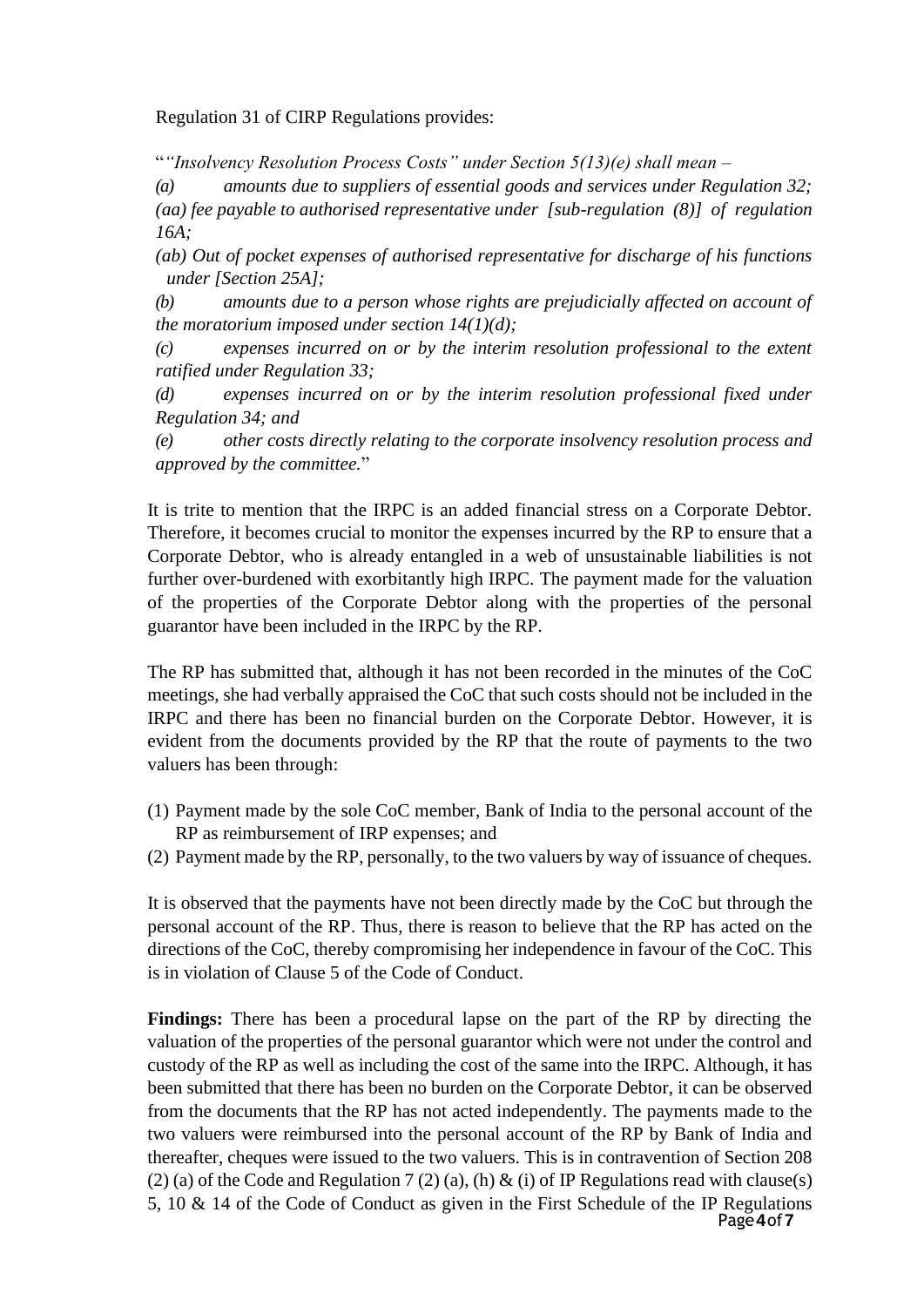and Regulation 31 of the CIRP Regulations. Further, the CoC has also acted beyond the provisions of the Code by directing the RP to get valuation done of properties of the personal guarantors along with properties of the Corporate Debtor.

Ideally, such expenditure (which is not part of the IRPC) should be recovered and deposited into the account of the Corporate Debtor. However, this is a peculiar case where all the expenses relating to the IRPC has already been borne by the Bank of India itself which is sole CoC member and the proceeds of the liquidation will ultimately be deposited into the accounts of the sole CoC member. In such circumstances, since the professional fees paid to the valuers has been paid by the Bank of India itself which is the sole CoC member and not from the account of the Corporate Debtor, recovering the amount and depositing it into the account of the Corporate Debtor would be superfluous. Further, in initial days there was lack of clarity whether property of personal guarantors would be covered under moratorium till the Insolvency and Bankruptcy Code (Second Amendment) Act,  $2018$  (effective  $6<sup>th</sup>$  June,  $2018$ ) where section 14 (3) was amended to provide that moratorium shall not apply to a surety in a contract of guarantee to a corporate debtor.

3.2 **Contravention:** Pursuant to regulation 34 of the CIRP Regulations all expenses borne by the IP during the CIRP must be approved by the CoC. The RP appointed M/s Kaliannan & Associates, Chartered Accountants, to conduct the audit of the Corporate Debtor. However, RP failed to get their fee approved by the CoC.

**Submission:** The RP submits that in the CoC meeting held on 28<sup>th</sup> September 2018 (Third meeting), the CoC had delegated responsibility to the RP to take care of all related procedures regarding appointment of an auditor. The RP further submits that, there is email confirmation from sole CoC member, Bank of India dated 18<sup>th</sup> December 2018 approving the appointment and fees of M/s Kaliannan & Associates, Chartered Accountants.

During the personal hearing, it was submitted that post the Third meeting, the RP received a quote from M/s Kaliannan & Associates vide letter dated 23rd November 2018 and a letter of intimation of appointment was sent to them on  $18<sup>th</sup>$  December 2018, post email approval of the appointment (along with the fees) from the sole CoC member. Further, no fee has been paid so far to them and there has been no burden on the Corporate Debtor due to their appointment.

**Analysis:** Regulation 34 of the CIRP Regulations provides:

## "*Resolution professional costs.*

*The committee shall fix the expenses to be incurred on or by the resolution professional and the expenses shall constitute insolvency resolution process costs.* 

*Explanation. - For the purposes of this regulation, "expenses" include the fee to be paid to the resolution professional, fee to be paid to insolvency professional entity, if any, and fee to be paid to professionals, if any, and other expenses to be incurred by the resolution professional.*"

The minutes of the CoC meetings do not demonstrate the fixing of the fees of M/s Kaliannan & Associates, Chartered Accountants, although the same has been approved by the sole CoC member, Bank of India vide email dated  $18<sup>th</sup>$  December 2018. The minutes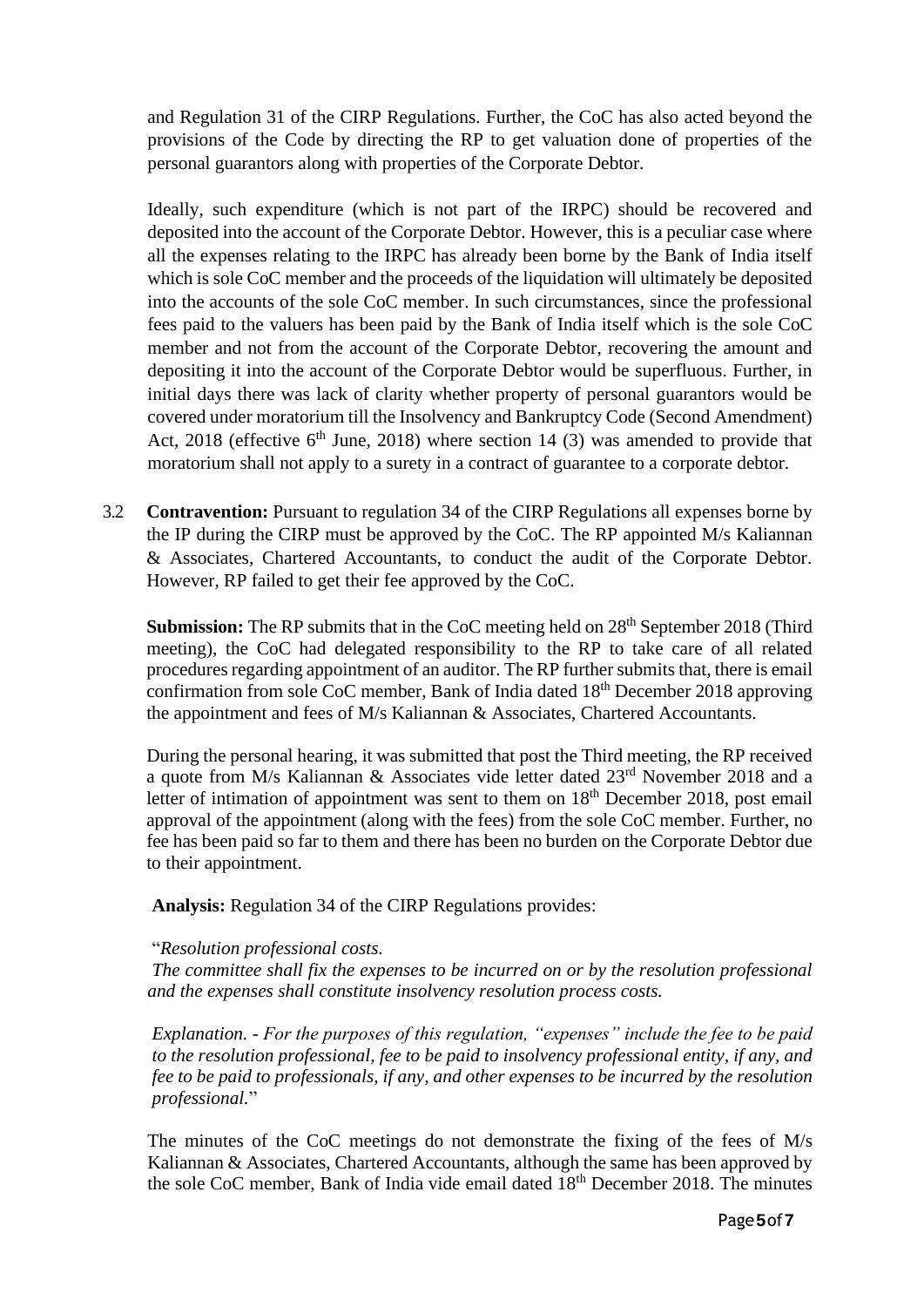of the CoC meeting held on 5<sup>th</sup> January 2019 (Fourth meeting) record that:

### "*8. TO TAKE NOTE ON THE STATUS OF STATUTORY AUDIT CARRIED OUT BY M/S. KALIANNAN & ASSOCIATES, CHARTERED ACCOUNTANTS, CHENNAI The Chairman informed the Committee…*

*Mr. A Kaliannan, Chartered Accountant, has sought clarifications… The same was noted and taken on record.*"

It is pertinent to note that even after email approval of the fees of  $M/s$ . Kaliannan  $\&$ Associates, Chartered Accountants, no fees has been paid to them as of date. Therefore, there has been no burden on the Corporate Debtor.

**Findings:** RP did not get the fees of M/s. Kaliannan & Associates, Chartered Accountants fixed by the CoC (in the meeting of the CoC). However, since the CoC consists of the sole member bank (who gave approval on email), there seems to be no mens rea. Hence, keeping in mind the fact that Bank of India is the sole CoC member and it has approved the expenses vide email dated 18<sup>th</sup> December 2018, a lenient view may be taken as the Code is new and one learns by experience.

### **4. Conclusion**:

4.1 The role of IP is vital to the efficient operation of the insolvency and bankruptcy resolution process. A well-functioning system of resolution driven by a competent IP plays a significant role in cementing together the interests of the Corporate Debtor with those of the creditors. It is for this reason that the need of specialized professionals to complete the resolution processes has been unequivocally emphasized. The UNCITRAL Legislative Guide on Insolvency Law recognizes the role of an IP in the following words: "*However appointed, the insolvency representative plays a central role in the effective and efficient implementation of an insolvency law, with certain powers over debtors and their assets and a duty to protect those assets and their value, as well as the interests of creditors and employees, and to ensure that the law is applied effectively and impartially. Accordingly, it is essential that the insolvency representative be appropriately qualified and possess the knowledge, experience and personal qualities that will ensure not only the effective and efficient conduct of the proceedings and but also that there is confidence in the insolvency regime.*"

The BLRC, the recommendations of which has led to the enactment of the Code, in its Final Report, has also laid emphasis on the role of an IP as follows: "*'The Insolvency Professionals form a crucial pillar upon which rests the effective, timely functioning as well as credibility of the entire edifice of the insolvency and bankruptcy resolution process. … In administering the resolution outcomes, the role of the IP encompasses a wide range of functions, which include adhering to procedure of the law, as well as accounting and finance related functions. The latter include the identification of the assets and liabilities of the defaulting debtor, its management during the insolvency proceedings if it is an enterprise, preparation of the resolution proposal, implementation of the solution for individual resolution, the construction, negotiation and mediation of deals as well as distribution of the realisation proceeds under bankruptcy resolution. In performing these tasks, an IP acts as an agent of the adjudicator. In a way the adjudicator depends on the specialized skills and expertise of the IPs to carry out these tasks in an efficient and professional manner... This creates Role of Resolution Professionals in CIRP the positive externality of better utilisation of judicial time."*